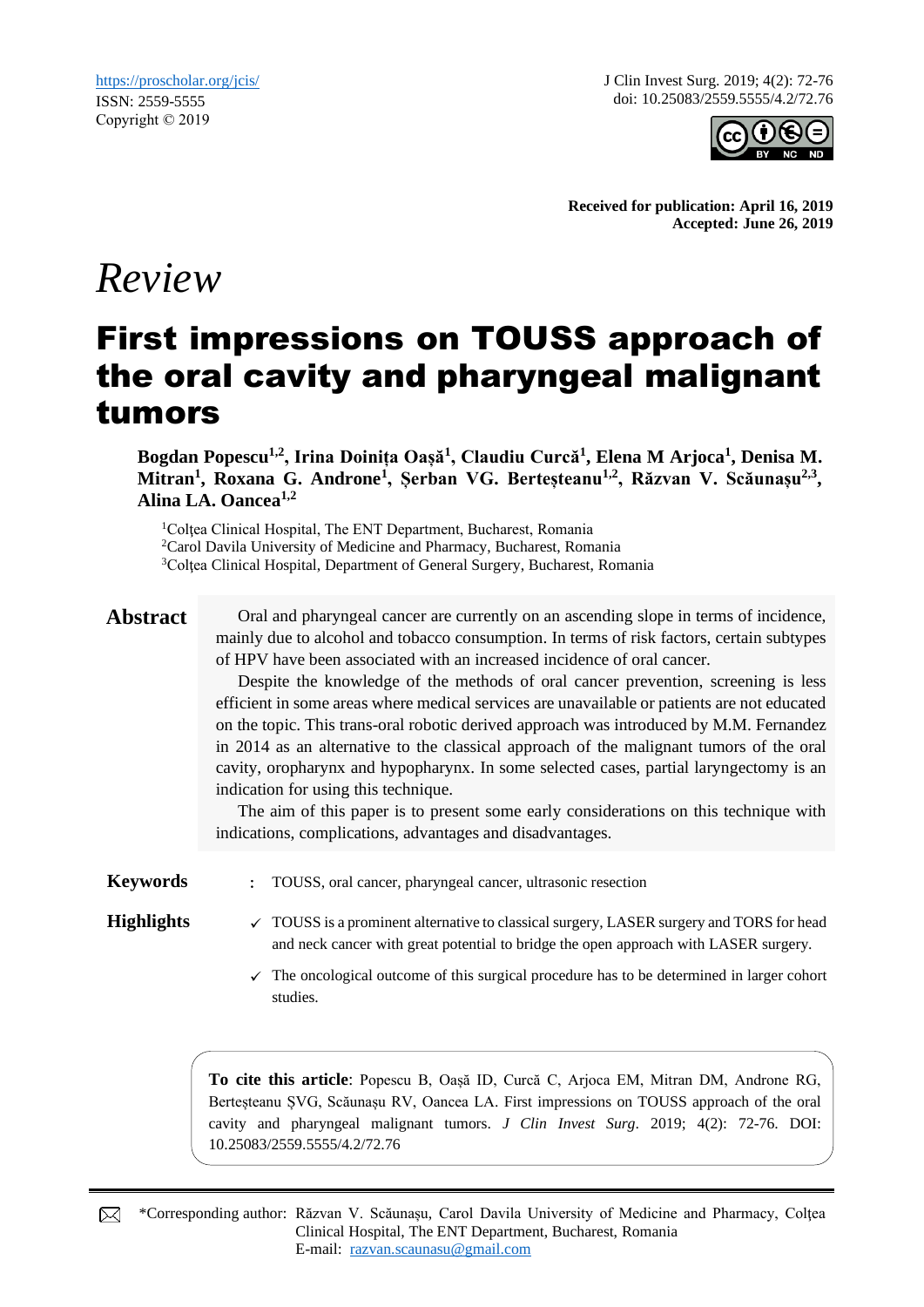# **Introduction**

TOUSS (Trans-Oral Ultra-Sonic Surgery) has been presented as an alternative to the much more expensive TORS and to the available classical or LASER techniques. This is an endoscopic invasive technique aimed at treating both benign and malignant tumors in the oral cavity, pharynx and supraglottic larynx. It involves the use of a particularly designed retractor mounted in the oral cavity, a series of autostatic blades to ensure the easy access to different regions in the upper aero-digestive tract, an optical enhancer to obtain images from the approached cavities, forceps derived from laparoscopic surgery and the aid of a cutting and sealing device. The cutting device is the ThunderbeatTM scalpel which is successfully used in general surgery as a combined energy high precision cutting instrument. A multimodal approach of the malignant tumors of the head and neck region is the current standard and an individualized therapy plan is to be managed for each case of cancer. The improvement of the radiation techniques in recent years and the possibility of concurrent chemotherapy along with the preservation of the function have led to an increased use of radiochemotherapeutic approach of oropharyngeal cancer (1, 2). However, there is still a debate on the right therapeutic choice regarding radio-chemotherapy as a primary treatment or combined surgery and adjuvant radiotherapy with or without chemotherapy (3). A more modern approach of the malignancy of the upper aero-digestive tract is to ensure its function as much as possible without sacrificing the oncological result. For this consideration, transoral robotic surgery (TORS) has been used to safely remove malignant tumors with as little impairment as possible on breathing, phonatory and deglutition functions (4-6). While TORS is somewhat expensive and reserved for excellency centers of head and neck oncology, other techniques have been developed to surpass some disadvantages of TORS, mainly the cost and costeffectiveness considerations, which are not well described (7). This is where TOUSS comes into discussion. This transoral robotic derived approach was introduced by M.M. Fernandez in 2014 as an alternative to the classical approach of malignant tumors of the oral cavity, oropharynx and hypopharynx. In selected cases, partial laryngectomy is an indication for using this technique.

The aim of this paper is to present the early considerations on this technique with indications, complications, advantages and disadvantages. The technique setup was performed as described by M.M. Fernandez's study in 2014, using a pharyngo-laryngeal retractor (GyrusTM FK-retractor), Thunderbeat® 5 mm 35 cm, Olympus rigid laparoscopes with 0 and 30-degree vision and autostatic forceps for laparotomy. The basis of this prospective study was discussed with the Ethic Committee and the patients were advised on the procedure. Patients had already been diagnosed with malignant tumors of the oral cavity, oropharynx and hypopharynx and therapy planning was discussed by the Oncology Committee. The alternatives to TOUSS were presented to patients who were to undergo this particular therapy and an informed consent was signed by the patients. The inclusion criteria referred to the adult age, over 18 years of age, no prior radiotherapy, squamous cell carcinoma of the oral cavity and pharynx, favorable decision of the Oncology Committee for surgery. The invasion of the prevertebral fascia, the invasion of the common or internal carotid arteries, distant site metastasis, morbidities incompatible with general anesthesia, refusal of surgery by the patients were considered exclusion criteria.

### **Discussions**

Significant TOUSS is a TORS derived method for the surgical removal of the benign and malignant tumors of the upper respiratory tract, depending on the extension of the tumor and less on its location. The tumors of the oral cavity, oropharynx, hypopharynx and supraglottic larynx have a proper approach of TOUSS in selected cases and with trained teams. The *pharyngo-laryngeal retractor* is the same one as that used with TORS and it ensures a clear view of the sub-sites of the aforementioned sites. A variety of blades mounted on the caudal part of the retractor and the correct location and dimensions of the tumor need to be known prior to surgery in order to correctly chose a particular blade. Therefore, practice with mounting the retractor needs to be done. In inexperienced hands, the fixation of the retractor can lead to teeth avulsion, the injury of lips and free margin of the tongue, the injury to the tumor with consecutive bleeding which burdens further maneuvers and might delay surgery. This is why the preoperative endoscopic examination of the upper aerodigestive tract needs to be performed, so that the precise location and volume of the tumor be assessed. CT or MRI scans are not better in evaluating the parameters needed for retractor mounting.

TOUSS was used by our team to reduce scarring in the regions of the face and neck by performing closed surgery, to prevent tracheostomy, to improve the healing process, to have a precise resection due to the direct view by the optical acquisition of images and digital subtraction (when using narrow band imaging filters). Since one of the aims of TOUSS is not to perform tracheostomy, retractor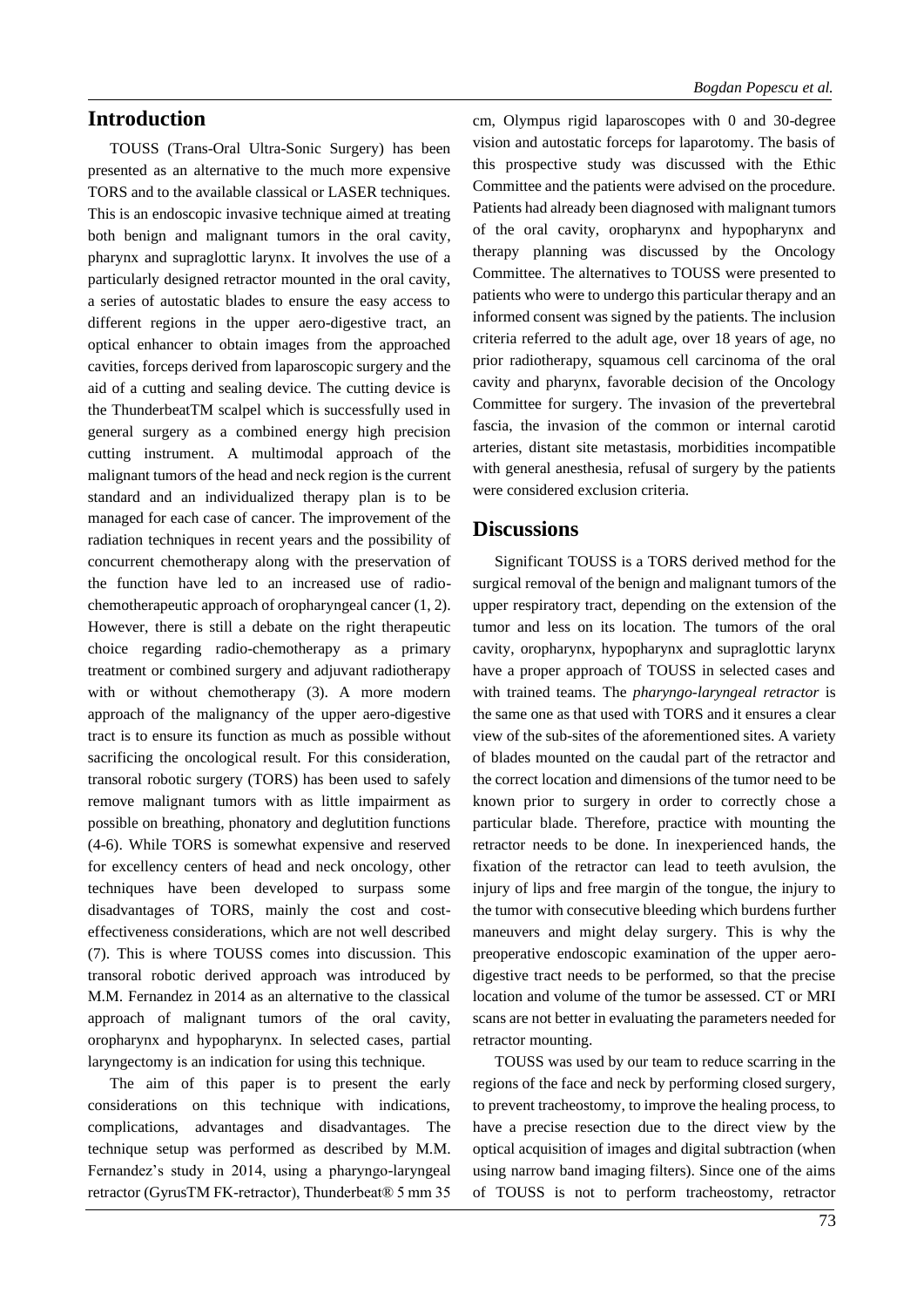mounting has to take into consideration the positioning of the intubation tube. In our study, patients had oro-tracheal intubation with mechanical ventilation. We are considering the use of naso-tracheal intubation or jet ventilation for upper aero-digestive tract cancer patients in order to have an improved access to mount the pharyngo-laryngeal retractor and a better access in case of large tumors or bilateral involvement. A well-placed clip ensures the possibility of attaching a suction device for secretions and smoke resulted during surgery.

*The endoscopic view* is one of the key points in TOUSS surgery and it is available in a variety of setups. Our team used Olympus rigid 5 mm 2D laparoscopes with 0 and 30 degree view angles without a flexible tip. Other laparoscopes available for the procedure are OlympusTM Endoeye Flex 5mm/2D 10mm/3D which have the advantage of a wider intraoperative surgical field perspective since the flexible tip of the laparoscope has a range of movement of 100 degrees. This was one of the problems in our rigid laparoscope setup, that is depending on the location and size of the tumor we needed to replace the laparoscope in the scope-holder during surgery. This is not the best way to perform surgery, since it is time consuming and, in some cases, we were unable to appreciate the correct extension of the tumor. Still, after the repositioning of the laparoscope, we were able to obtain optimal images to perform surgery (Figure 1).



**Figure 1**. TOUSS setup with pharyngo-laryngeal retractor and 0-degree rigid laparoscope mounted. Endoscopic view with 4k resolution and 2D vision.

The instruments used to resect the tumor are derived from laparoscopic fixed arm in the shape of a needle, which generates cutting capabilities. The cutting of the tissue is a result of vibrating mechanical energy generated at high 25- 55 kHz frequency with the advantage of lower temperature generation and a smaller thermal injury of the surrounding tissue. The maximal temperatures of Thunderbeat TM scalpel are about 200 degrees Celsius and the lateral spread of the heat is up to 2 mm. The thermal properties of Thunderbeat TM scalpel allow surgeons to resect tumors close to large blood vessels and even if there is the need to resect these vessels, the capabilities of the device mean that arteries up to 7 mm can be cut and sealed safely. Surgeons can adjust the parameters of cutting and coagulation individually, therefore optimized resection can be performed. A lateral spread of the thermal energy in the 2 mm range means that even tumors located closest to the carotid artery can be resected with some degree of safety. Along with the ultrasonic resection capabilities, Thunderbeat TM scalpel incorporates an advanced bipolar sealing system that can be activated simultaneously or independently (8).

### *The surgical procedure*

In terms of the setup required to begin surgery, TOUSS has been reported to be as low as 5 minutes (9) in comparison to the median time of 10-minute setup for TORS (10). However, this time for setup has been achieved by surgical teams specially trained in the procedure. In our operating room, the average time for setup considering 6 cases was 11.2 minutes. In 4 cases out of the 6 operated in our clinic, the resection referred to as the carcinoma of the oral cavity, oropharynx and hypopharynx, with 2 cases of epiglotectomy, 1 for the upper airway obstruction following radiotherapy for supraglottic cancer of the larynx and 1 case for Kaposi sarcoma. In all of the 4 cases operated on for squamous cell carcinoma, the tumor resection followed neck dissection for local lymph node metastasis confirmed both clinically and by means of CT scans. No tracheostomy was performed. TOUSS setup was the same in all cases in regard to the access to the operating site and step one or step two of surgery. Still, in both cases of epiglotectomy, the TOUSS system setup was easier since the location of the lower blade of the retractor was in the midline and there was no bulky or bleeding tumor.

The endoscopic view was sufficient in 4 cases and did not need rearrangement of the laparoscope. This may be linked to the fact that we used 0 and 30 degree rigid laparoscopes or to the size of the tumor. The larger angle view optical devices such as the Olympus ENDOEYE Flex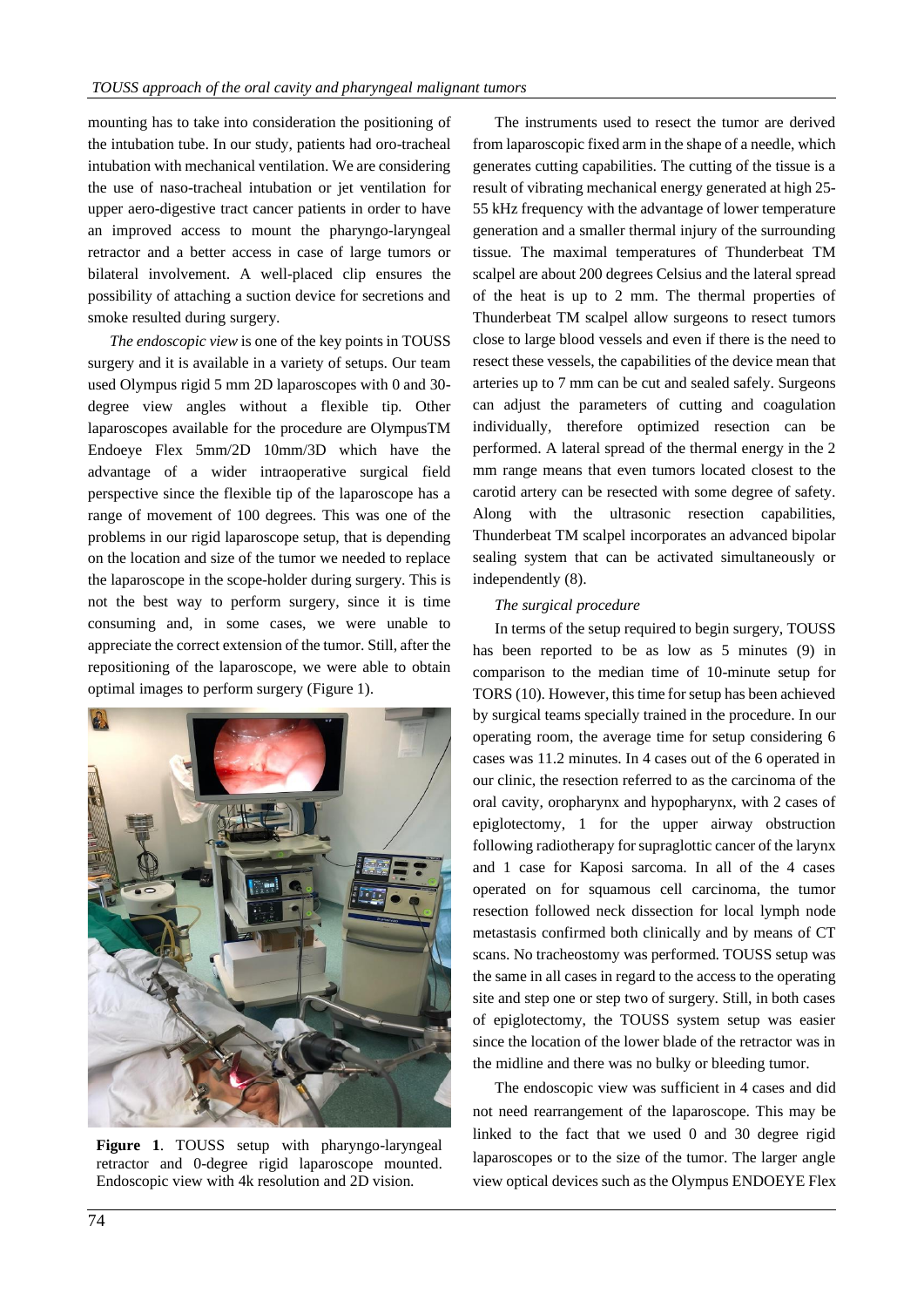5 mm 2D or ENDOEYE Flex 10 mm 3D video laparoscopes are yet to be used in a common setup by our surgical team. One of the key aspects of the technique is that surgical planes and the relation between the organs and the surrounding tissue needs to be precisely assessed, since the depth of dissection is mandatory to obtain a clear resection margin and the jugular-carotid space is in close relation to the lateral wall of the pharynx. This is why a 3D setup is more precise for a more accurate dissection, while the depth of the field is essential in appreciating the relation with the large vessels of the neck. TOUSS setup implies the need of using forceps to grasp and hold the tissue. These forceps are the same as those for abdominal laparoscopic surgery. They are adequately long and allow the rotation of the tip of the forceps in the long axes of the forceps which implies a 360-degree freedom of movement in the optical field. However, in inexperienced hands, a longer time to orient and coordinate the surgical instruments in the operating field is necessary, thus a longer overall time of surgery is required. At this moment, we are unable to establish a reasonable time for a particular type of surgery. Further analysis needs to be made since there is no standard time for the procedure (Figure 2).



**Figure 2**. Squamous cell carcinoma of the tongue and left lateral wall of the oropharynx and hypopharynx (4k resolution with 1.2 magnification in 2D view)

In terms of bleeding, we replaced the classical external carotid ligation approach for cutting blood supply to the tumor with the cutting and sealing capabilities of Thunderbeat TM. The primary site or the extension of the tumor at the level of the tongue usually resides in a bloody resection. There was no additional bleeding after resecting the tumors with the ultrasonic scalpel.

#### *OUSS follow-up*

Oral cavity and pharyngeal cancer patients operated on with TOUSS had a similar recovery time in terms of the hospitalization period, the use of the naso-gastric tube and functional recovery. This is because we decided to follow up patients the same way we monitor patients with similar

pathology operated on through a classical approach. The data are to be confirmed by further studies and the efficacy profiles are to be analyzed.

# **Conclusions**

Since this type of approach of benign and malignant tumors of the oral cavity, oropharynx and hypopharynx is yet to be standardized, a larger number of procedures for particular sites and types of tumors need to be performed. Preliminary assessments suggest that TOUSS is a feasible and effective technique that may compete TORS in terms of efficacy and the oncological outcome. The main benefit of TOUSS in comparison with TORS is the purchase price, even with economic profile debated for the costeffectiveness of TORS (7).

The learning curve of TOUSS is not steep, but it needs to be addressed in excellency centers of oncology through specific procedures performed by well-trained teams. The ability of having a digital enhanced operating field accompanied by the performance of ultrasonic scalpel makes us believe that there is a great possibility for a new, oncological, effective, safe procedure that decreases the hospitalization period and morbidity rates and increases the quality of the life of patients. There is still the need to evaluate the overall survival rates for cancer patients who undergo TOUSS. Another upside of the procedure is that we were able to assess the blood vessels surrounding the tumor in the mucosa, prior to the first incision and to appreciate the potential local spread of the malignant process. This was achieved by using narrow band imaging (NBI) along with the regular endoscopic view. We are yet to assess the safety margins for each organ while using NBI.

TOUSS is a prominent alternative to classical surgery, LASER surgery and TORS for head and neck cancer with great potential to bridge the open approach with LASER surgery. The oncological outcome of the procedure has to be determined in larger cohort studies.

## **Conflict of interest disclosure**

There are no known conflicts of interest in the publication of this article. The manuscript was read and approved by all authors.

# **Compliance with ethical standards**

Any aspect of the work covered in this manuscript has been conducted with the ethical approval of all relevant bodies and that such approvals are acknowledged within the manuscript.